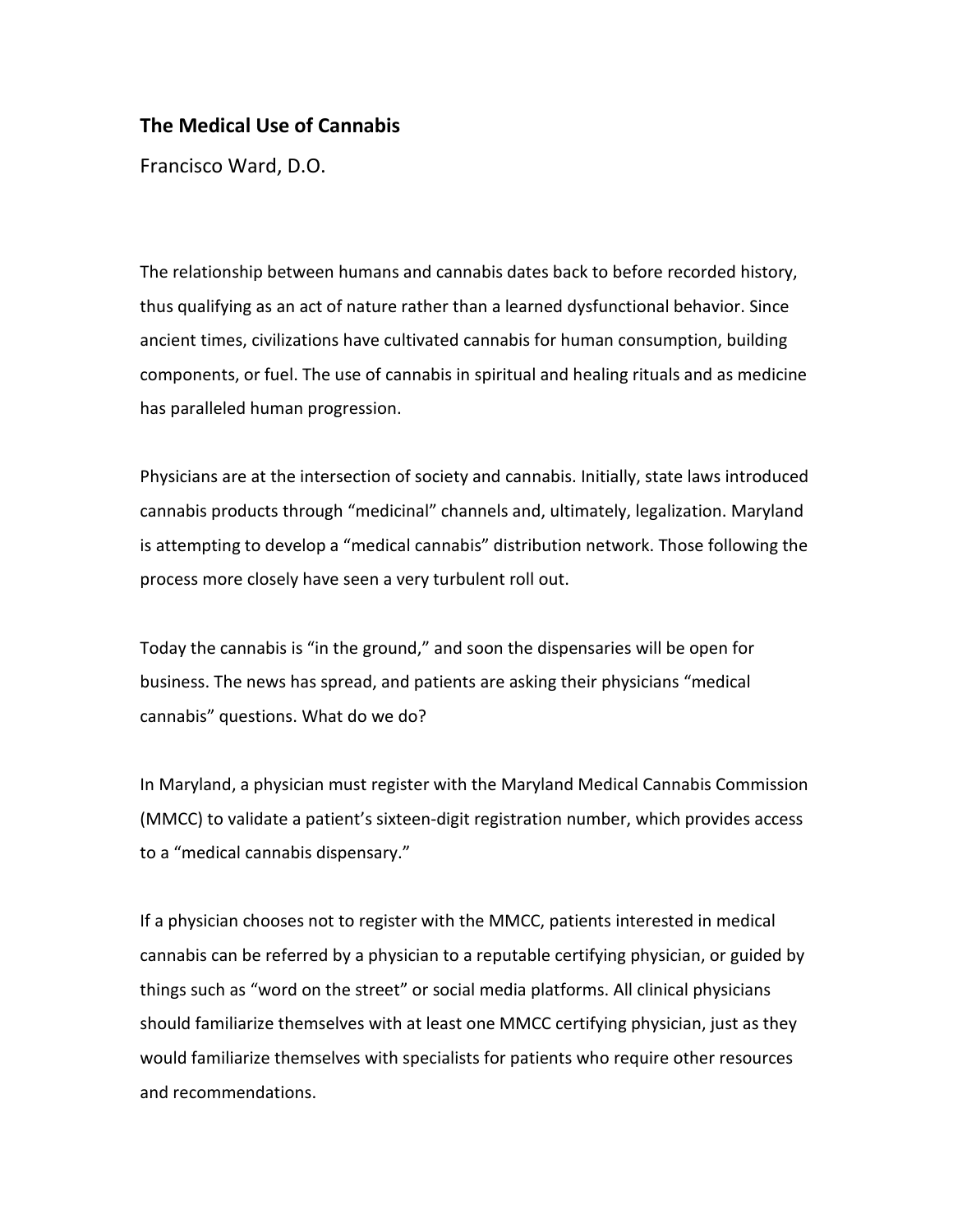Physicians should take the time to familiarize themselves with the MMCC and the Comar Regulations to comply with the rules set forth by the MMCC. The physician certifies to the MMCC that the patient or caretaker meets the guidelines and otherwise qualifies to access a licensed dispensary in order to obtain the medical cannabis products. A key provision to consider is that dispensary staff members will ultimately be the ones who decide which products to recommend for each patient's stated symptoms. This provision is important to remember because transferring medical judgment to a non-physician impacts the physician's pledge to "do no harm."

## **Mitigating the Risk to Your Practice**

There are multiple disparities between federal and state law addressing the production, distribution, and use of cannabis. Banking, insurance, marketing, and liability are key areas influencing whether a physician participates in the MMCC as part of the primary professional tax id number (EIN) chooses to set up an alternate EIN from which to participate.

Choosing an alternative EIN from which to conduct medical cannabis related business protects the practice from potential exposure to federal banking restrictions. Banks are federally regulated and thus prohibited from doing business with an entity that participates in the commerce of a Schedule 1 "drug." Compliance officers have opined that the entity does not have to actually touch marijuana (production, distribution, storage, trade, etc.) for it to be restricted. Registration with MMCC and a willingness to recommend or certify patients for medical cannabis is sufficient grounds to have banking access restricted.

You should contact your medical malpractice insurer before making the decision to participate as a certifying physician. Ask your insurance provider whether you should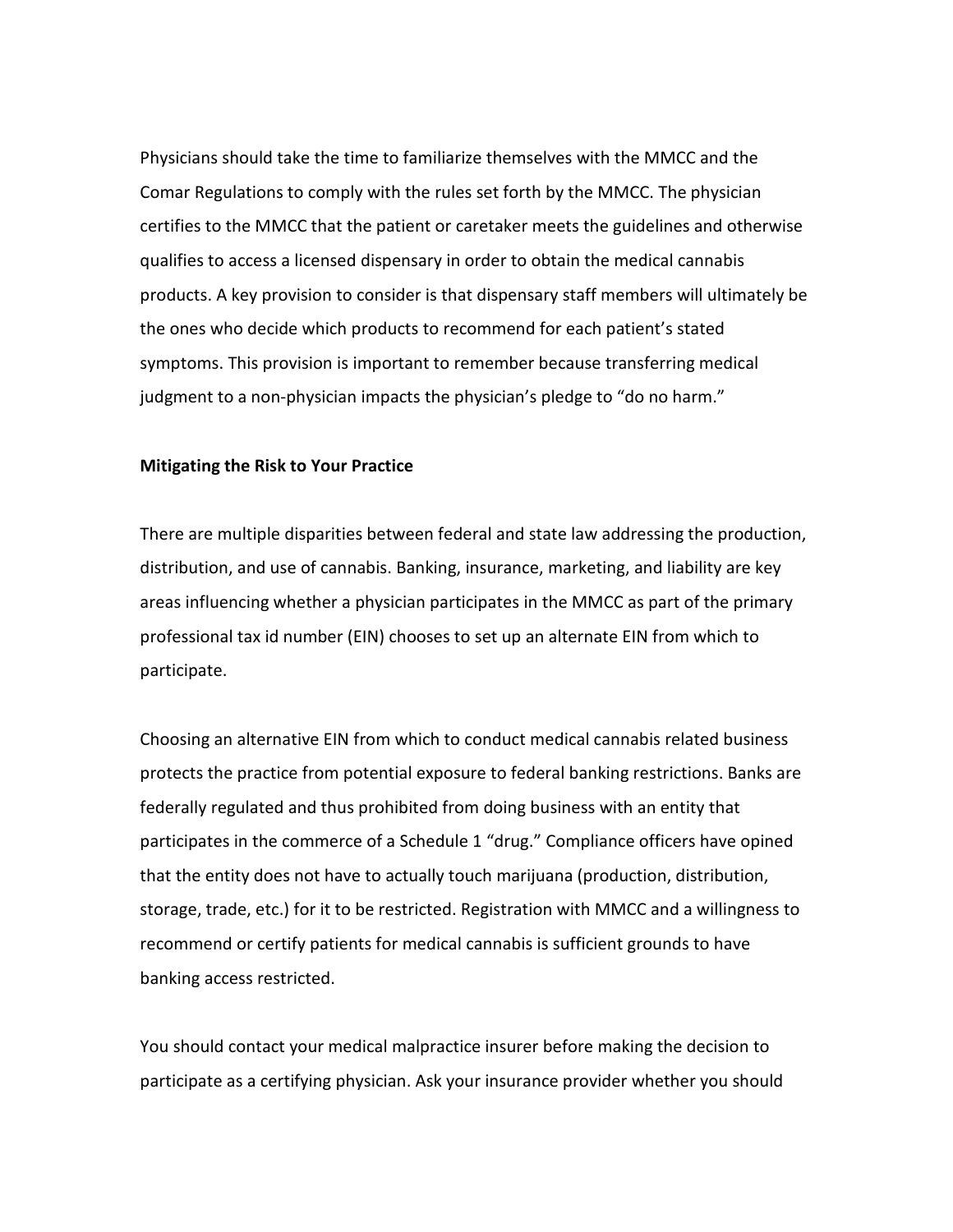use your current EIN or create a new one for participating in the MMCC program. There are many unknowns regarding litigation resulting from any potential patient adverse event caused by the use of "medical cannabis" as offered by the MMCC.

The corporate structure chosen will affect your approach to marketing outlets. Many social media and marketing platforms restrict images and words related to cannabis.

Insurance companies follow both federal and state compliance guidelines. Many do not accept "medical cannabis" for payment, while others may have internal guidelines affecting the physician in the panel.

Physicians can either provide MMCC patient recommendations or certifications for their established internal patients or see new patients specifically seeking a recommendation for medical cannabis. Those choosing to only recommend for established patients are often more comfortable with not creating a separate EIN. Physicians marketing to new patients who are interested in "medical cannabis" are more likely to create a separate EIN. The decision to form a new EIN should be made with advice from a malpractice carrier, banker, lawyer, and accountant.

Physicians should consider alternatives to participation in the MMCC. Drugs like Marinol have been FDA approved since 1985 and available with a prescription (Schedule 3) for decades. Cannabidiol from hemp has been legally available for years without a prescription as a nutritional supplement. Using Cannabidiol and/or other FDA-approved cannabinoids allows physicians to provide access to "medical cannabis."

Take the time to educate yourself about the risks and benefits of cannabinoids. Understand the risk to mental health, misuse, abuse, and diversion. Review the primary source literature to update your understanding of the clinical applications of various cannabinoids. Develop a bona fide physician–patient relationship. Have a process in